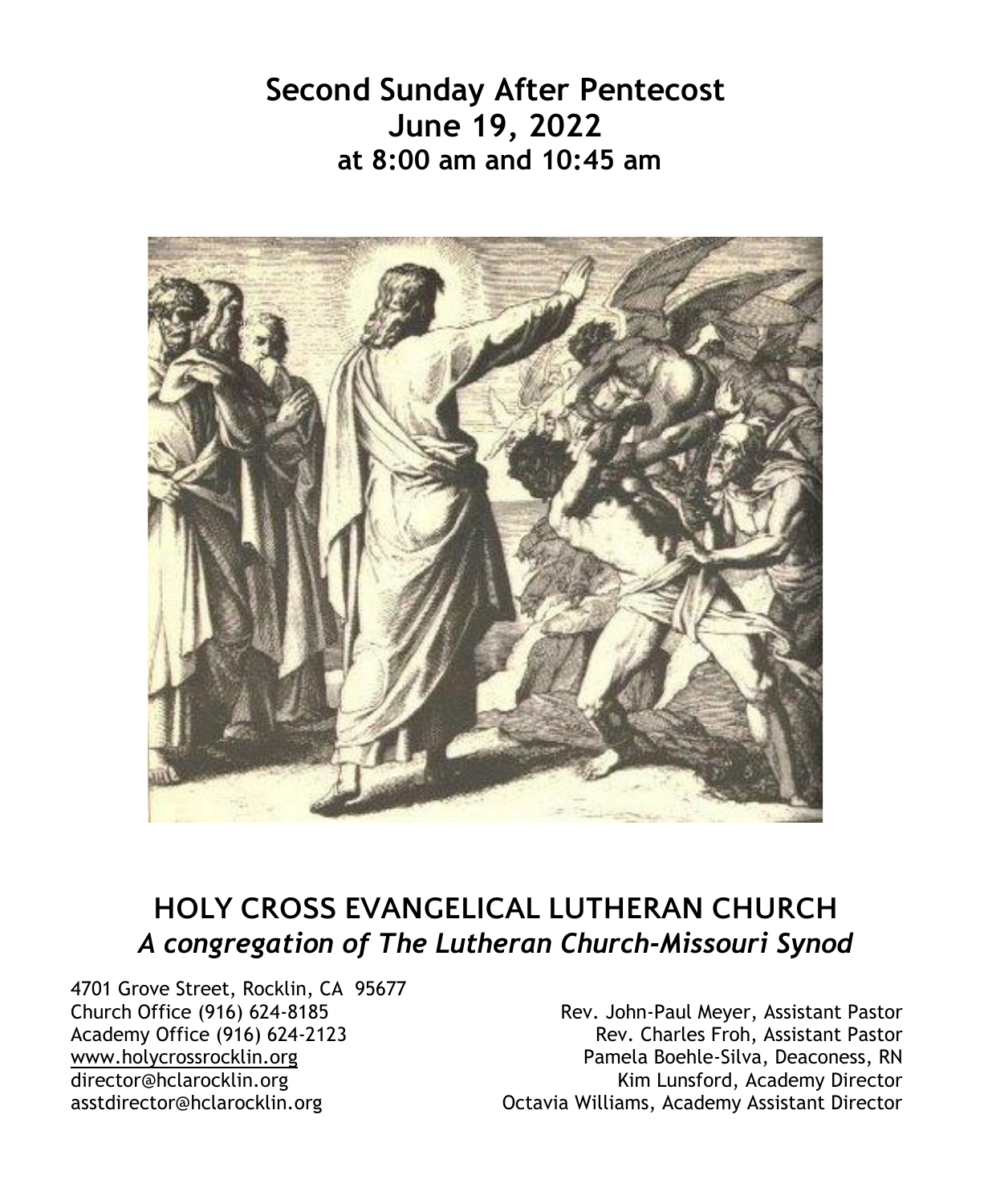# **Welcome in the name of our Lord and Savior, Jesus Christ**

**Don't Understand the Worship Service?** If it is your first time, some things may seem foreign. Worship does not come naturally; we must be trained to worship God. The first hour on a new job you cannot understand everything about the job. The first hour in a foreign country you do not know its language or its customs. The liturgy is the special activity of the baptized people of God. It has its own customs like we do in our families. Every Sunday we learn the language of worship - - or more accurately, the Divine Service -- and what it means to have faith and know God. The liturgy of the service is the place where God reveals Himself to us and gives us His gifts and blessings. It is the place where we learn who God is and how to respond to His gifts with faith and knowledge of Him. Its words come from the Scripture (most of it quoted word for word) and it has been used in the Church for nearly two-thousand years. So don't worry if it all seems strange. You will learn it by practicing -- by being here in the Lord's house every week, hearing His word and coming to His holy table.

**Children are welcome in our services!** Holy Cross is a church family and we believe that like any family we learn by doing things together. We encourage parents to guide their children throughout the service, helping them to learn the language of the faith through the liturgy.

**Got a request for prayer? Desire pastoral counsel?** Call the church office at 916-624-8185 or email [Pastor@holycrossrocklin.org](mailto:Pastor@holycrossrocklin.org) with any requests or to speak with the Pastor, Deaconess, or one of the elders. We are here to serve you because Christ is here to serve all of us. That's how it works.



**The Lord's Supper is** a miracle in bread and wine! By the word of Christ, His very body and very blood are really present in this gift. By the Word of God, there is also a doctrinal oneness testified to by the common reception of communion. With love for His Word for all people, we therefore ask GUESTS desiring to commune to kindly speak with Pastor Meyer or Pastor Froh before the service.

*The Flowers on the altar today are given to the glory of God by Rick and Maywan Krach*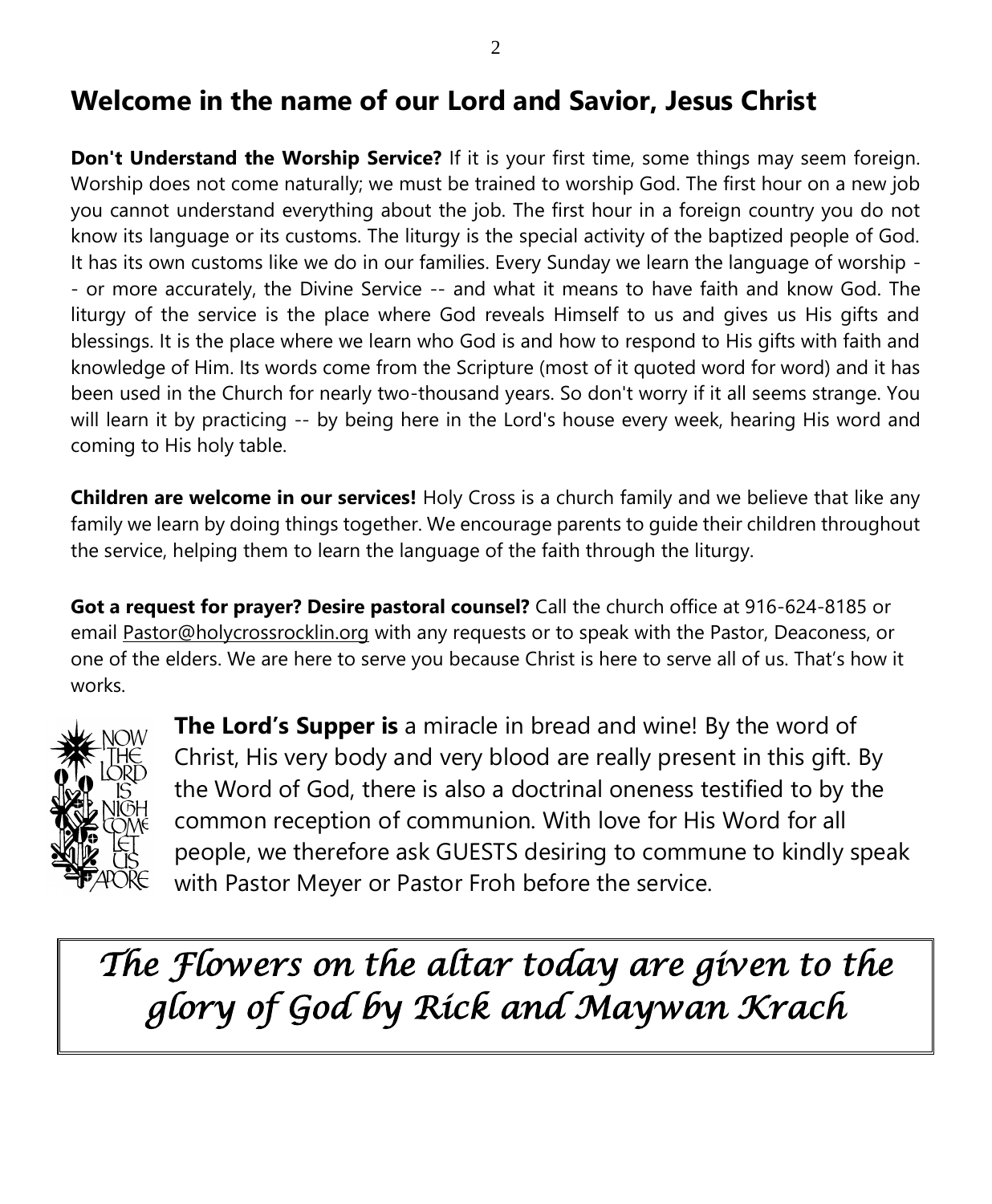Restrooms are located at the back of the fellowship hall, with a men's room on the left (by the drinking fountain) and a women's room on the right. Currently, changing stations are available in the women's restroom.

#### *Jesus Brings Release from the Bonds of Sin, Death and the Devil*

The Lord finds those who did not seek Him or ask for Him. He spreads out His hands *"to a rebellious people"* (Is. 65:2) and calls them to be His people and to dwell in peace upon His holy mountain (Is. 65:9). For wherever Jesus Christ enters in, Satan is cast out. Those who were enslaved and driven mad by the assaults and accusations of the devil are set free by the Word of Christ. He drowns and destroys the old Adam in us with the waters of Holy Baptism and thereby brings us out of death into life. No longer naked in our shame, living *"among the tombs"* (Luke 8:27), we are brought into the Lord's house, fully clothed by Christ; He has come in *"the fullness of time"* (Gal. 4:4) to fulfill the Law on our behalf and to redeem us from its every accusation. Therefore, having been justified by His grace through faith in His Gospel, *"you are no longer a slave, but a son"* (Gal. 4:7).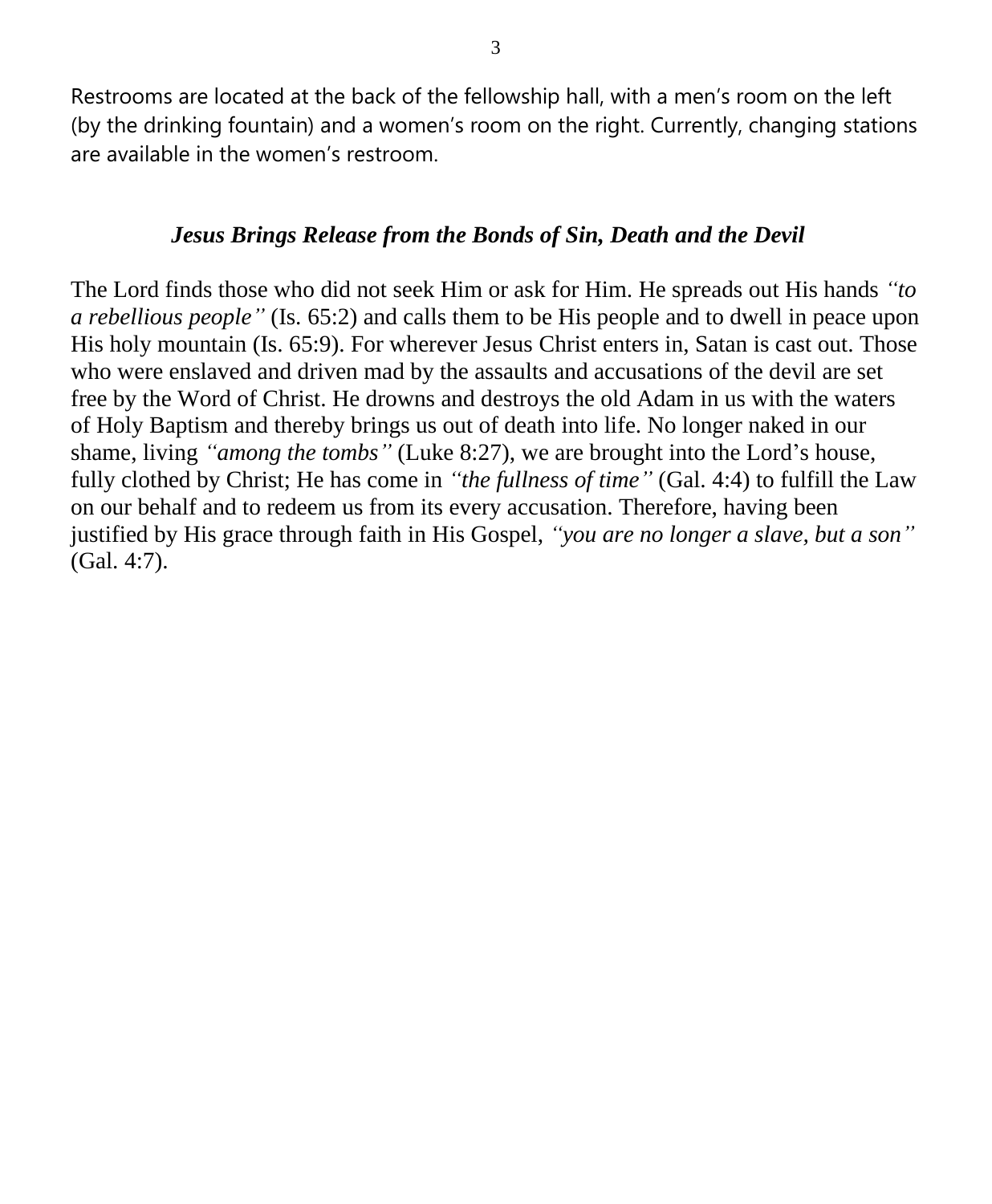## **Divine Service, Setting Four**

# **Prelude**

# **Hymn of Invocation**

# **825 Rise, Shine, You People**

*Stand*

*The sign of the cross may be made by all in remembrance of their Baptism.*

#### **Invocation**

- **P** In the name of the Father and of the  $\div$  Son and of the Holy Spirit.
- C **Amen.**

*LSB 203*

- $\boxed{\mathbf{P}}$  Our help is in the name of the Lord,
- C **who made heaven and earth.**
- $\mathbf{P}$  If You, O Lord, kept a record of sins, O Lord, who could stand?
- C **But with You there is forgiveness; therefore You are feared.**
- $\mathbf{P}$  Since we are gathered to hear God's Word, call upon Him in prayer and praise, and receive the body and blood of our Lord Jesus Christ in the fellowship of this altar, let us first consider our unworthiness and confess before God and one another that we have sinned in thought, word, and deed, and that we cannot free ourselves from our sinful condition. Together as His people let us take refuge in the infinite mercy of God, our heavenly Father, seeking His grace for the sake of Christ, and saying: God, be merciful to me, a sinner.

*Kneel/Stand*

**Confession and Absolution**

# **Confession of Sins** *LSB 203*

C **Almighty God, have mercy upon us, forgive us our sins, and lead us to everlasting life. Amen.**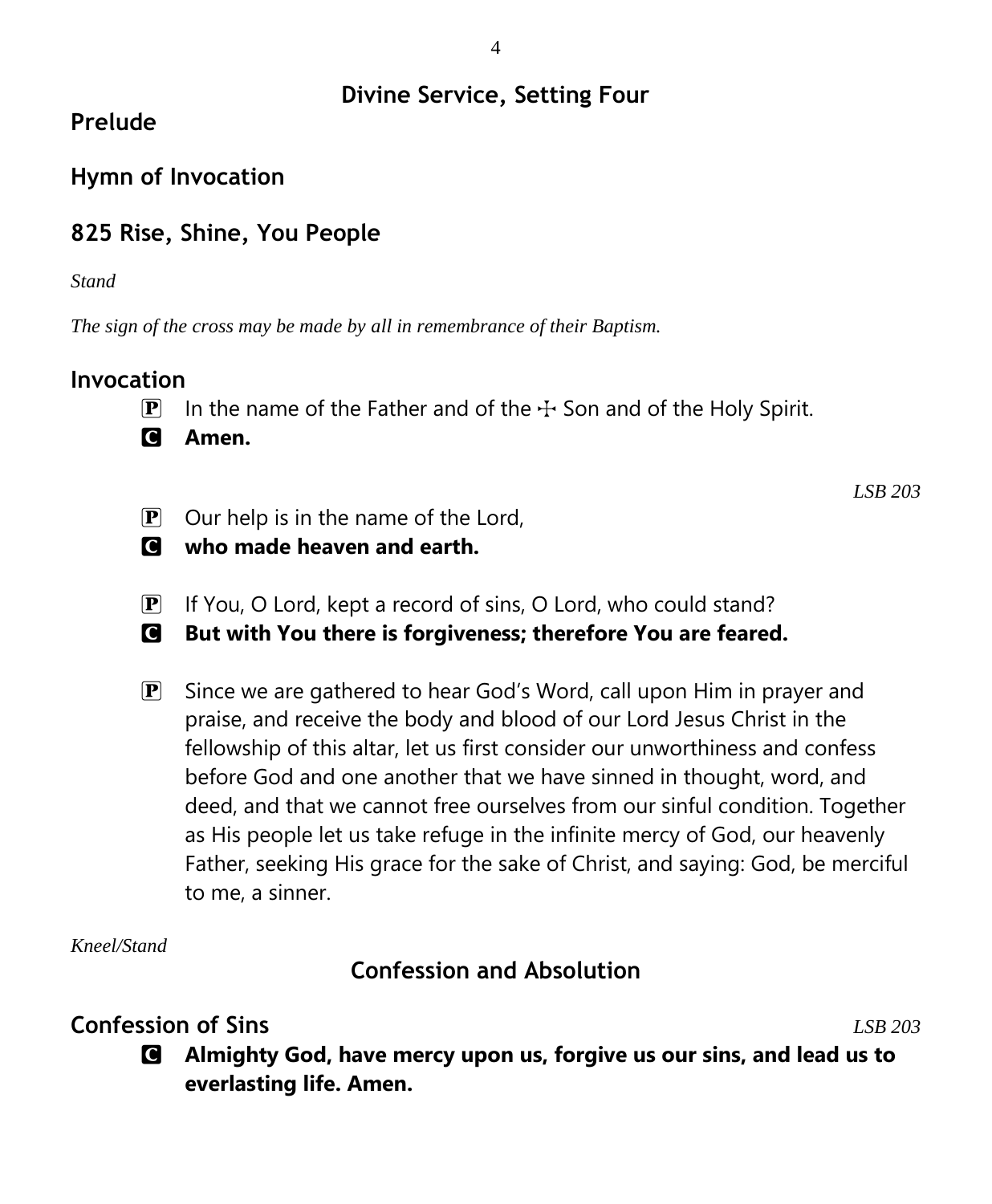- $\mathbf{P}$  Almighty God in His mercy has given His Son to die for you and for His sake forgives you all your sins. As a called and ordained servant of Christ, and by His authority, I therefore forgive you all your sins in the name of the Father and of the  $\pm$  Son and of the Holy Spirit.
- C **Amen.**

*Stand*

# **Service of the Word**

## **Introit** (Spoken responsively) *Psalm 71:20–24; antiphon: v. 3*

The pastor speaks *italics* and the congregation speaks **bold.**

*Be to me a rock of refuge, to which I may continually come; you have given the command to save me, for you are my rock and my fortress.*

**You who have made me see many troubles and calamities will revive me again; from the depths of the earth you will bring me up again.**

*You will increase my greatness*

*and comfort me again.*

**I will also praise you with the harp for your faithfulness, O my God; I will sing praises to you with the lyre, O Holy One of Israel.**

*My lips will shout for joy, when I sing praises to you; my soul also, which you have redeemed.*

**And my tongue will talk of your righteous help all the day long,**

**for they have been put to shame and disappointed who sought to do me hurt.**

**Glory be to the Father and to the Son**

**and to the Holy Spirit;**

**as it was in the beginning,**

**is now, and will be forever. Amen.**

*Be to me a rock of refuge, to which I may continually come;*

*you have given the command to save me, for you are my rock and my fortress.*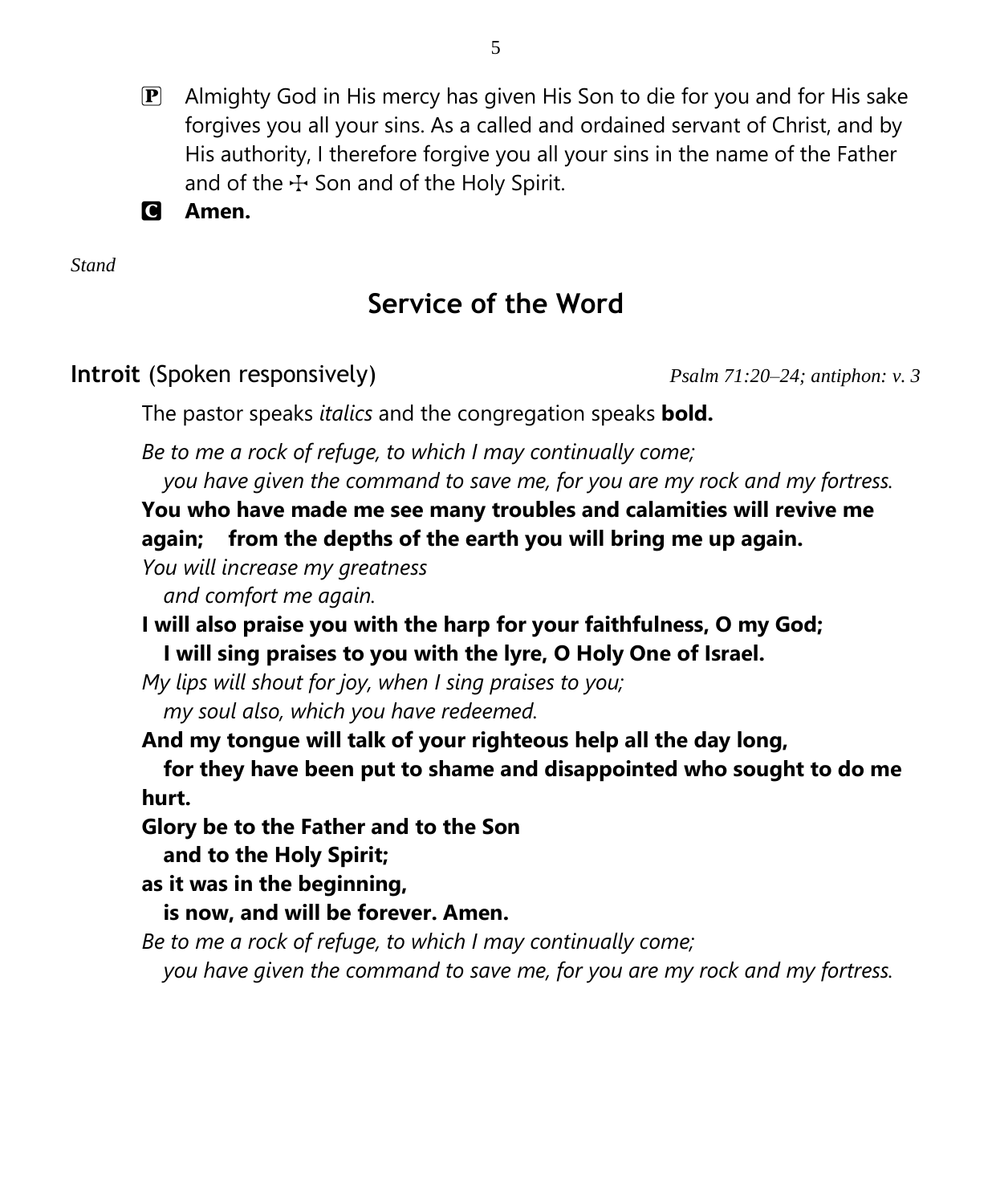

#### **Salutation and Collect of the Day**

- $\overline{P}$  The Lord be with you.
- C **And also with you.**

 $\mathbf{P}$  Let us pray.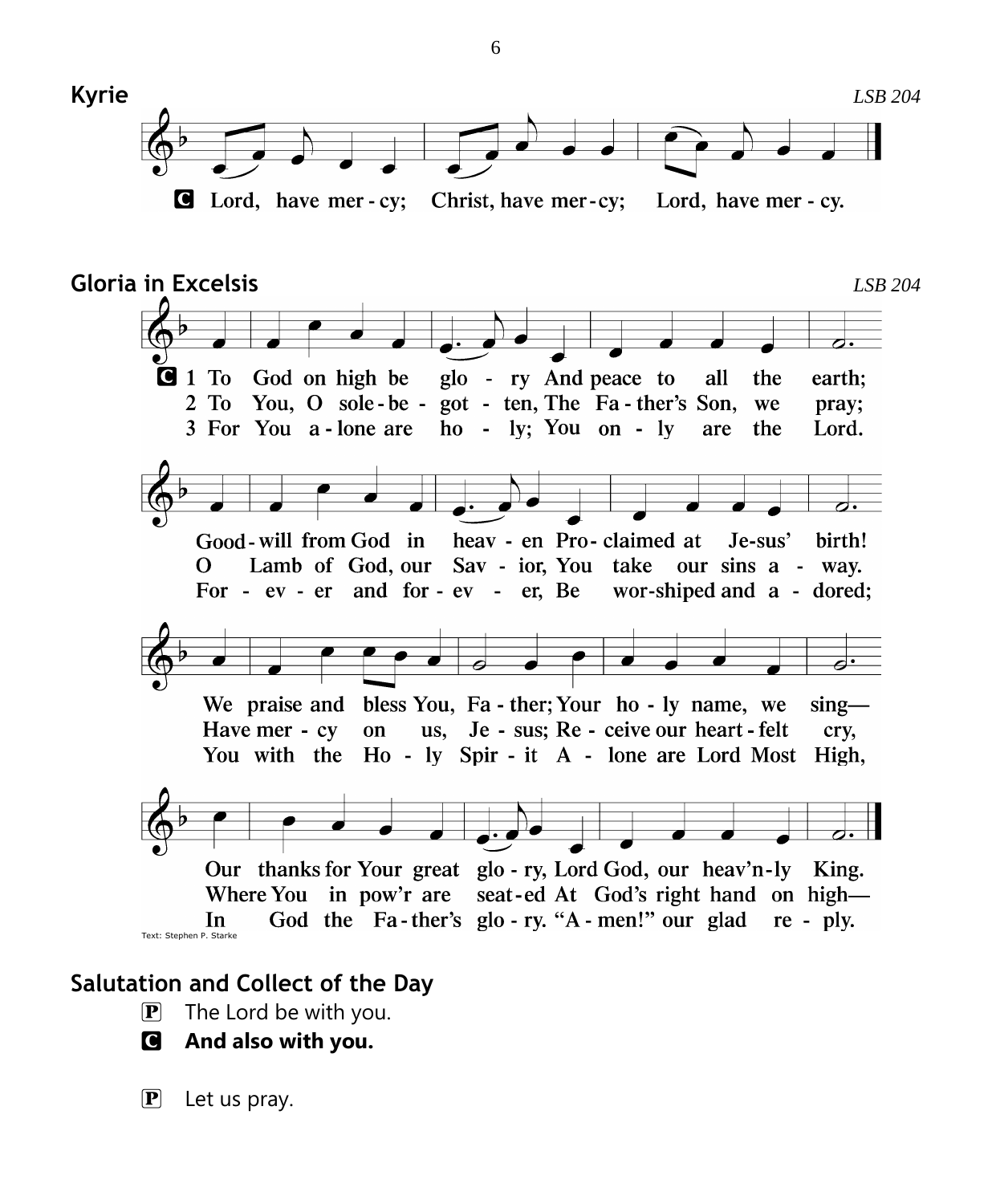O God, You have prepared for those who love You such good things as surpass our understanding. Cast out all sins and evil desires from us, and pour into our hearts Your Holy Spirit to guide us into all blessedness; through Jesus Christ, Your Son, our Lord, who lives and reigns with You and the Holy Spirit, one God, now and forever.

#### C **Amen.**

*Sit*

#### **Old Testament Reading** *Isaiah 65:1–9*

 $1$  was ready to be sought by those who did not ask for me;

I was ready to be found by those who did not seek me.

I said, "Here am I, here am I,"

to a nation that was not called by my name.

<sup>2</sup>I spread out my hands all the day

to a rebellious people,

who walk in a way that is not good,

following their own devices;

<sup>3</sup>a people who provoke me

to my face continually,

sacrificing in gardens

and making offerings on bricks;

 $4$ who sit in tombs.

and spend the night in secret places;

who eat pig's flesh,

and broth of tainted meat is in their vessels;

<sup>5</sup>who say, "Keep to yourself,

do not come near me, for I am too holy for you."

These are a smoke in my nostrils,

a fire that burns all the day.

 $6B$ ehold, it is written before me:

"I will not keep silent, but I will repay;

I will indeed repay into their bosom

 $7$ both your iniquities and your fathers' iniquities together, says the LORD;

because they made offerings on the mountains and insulted me on the hills,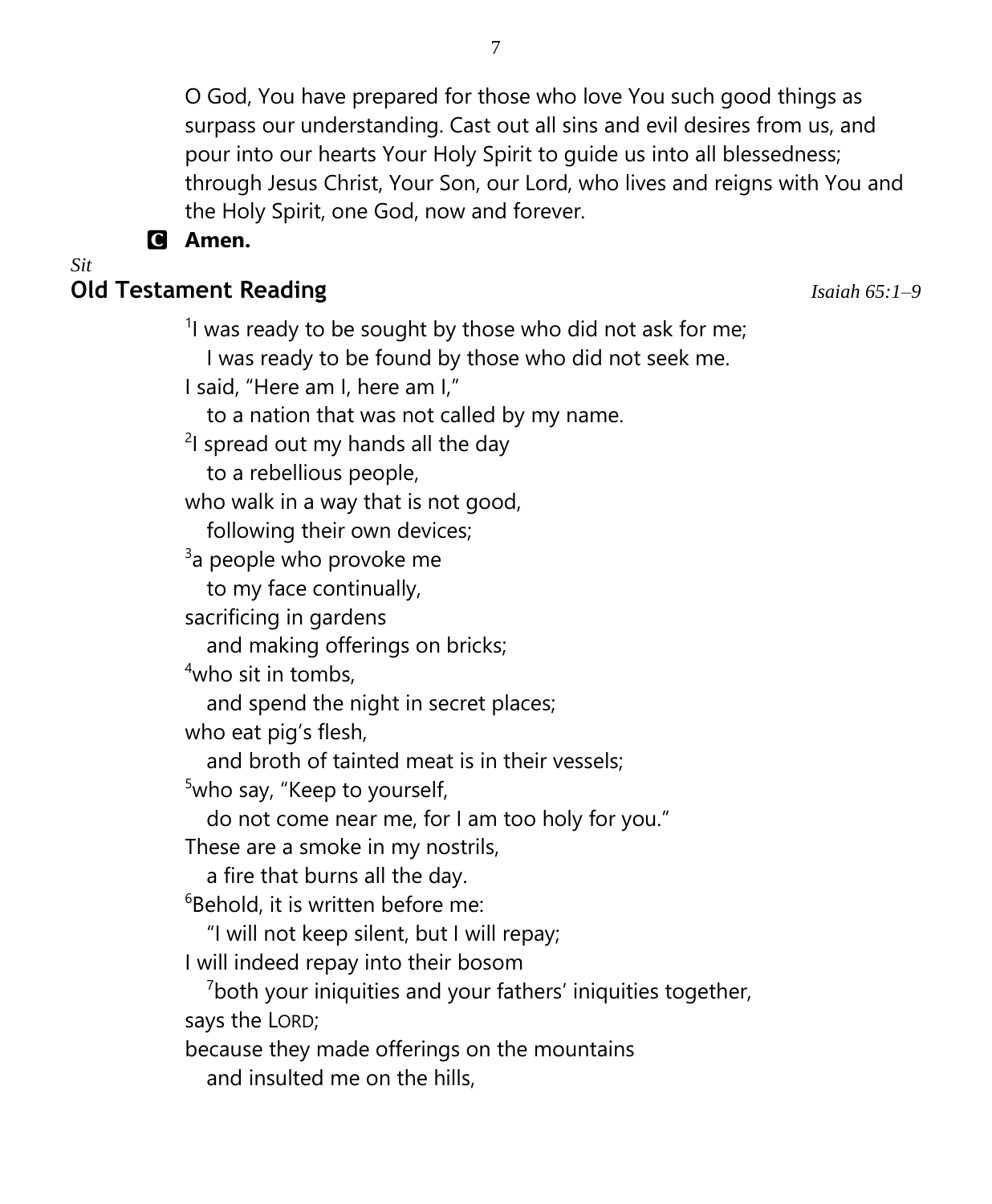I will measure into their bosom payment for their former deeds."

<sup>8</sup>Thus says the LORD:

"As the new wine is found in the cluster,

and they say, 'Do not destroy it,

for there is a blessing in it,'

so I will do for my servants' sake,

and not destroy them all.

<sup>9</sup>I will bring forth offspring from Jacob, and from Judah possessors of my mountains; my chosen shall possess it,

and my servants shall dwell there."

 $\overline{A}$  This is the Word of the Lord.

C **Thanks be to God.**

**Epistle** *Galatians 3:23—4:7*

 $23$ Now before faith came, we were held captive under the law, imprisoned until the coming faith would be revealed.  $24$ So then, the law was our guardian until Christ came, in order that we might be justified by faith.  $25$ But now that faith has come, we are no longer under a guardian, <sup>26</sup>for in Christ Jesus you are all sons of God, through faith. <sup>27</sup>For as many of you as were baptized into Christ have put on Christ. <sup>28</sup>There is neither Jew nor Greek, there is neither slave nor free, there is neither male nor female, for you are all one in Christ Jesus. <sup>29</sup>And if you are Christ's, then you are Abraham's offspring, heirs according to promise.

<sup>1</sup>l mean that the heir, as long as he is a child, is no different from a slave, though he is the owner of everything,  $2$  but he is under guardians and managers until the date set by his father.  $3$ In the same way we also, when we were children, were enslaved to the elementary principles of the world. <sup>4</sup>But when the fullness of time had come, God sent forth his Son, born of woman, born under the law,  $5$ to redeem those who were under the law, so that we might receive adoption as sons. <sup>6</sup>And because you are sons, God has sent the Spirit of his Son into our hearts, crying, "Abba! Father!" <sup>7</sup>So you are no longer a slave, but a son, and if a son, then an heir through God.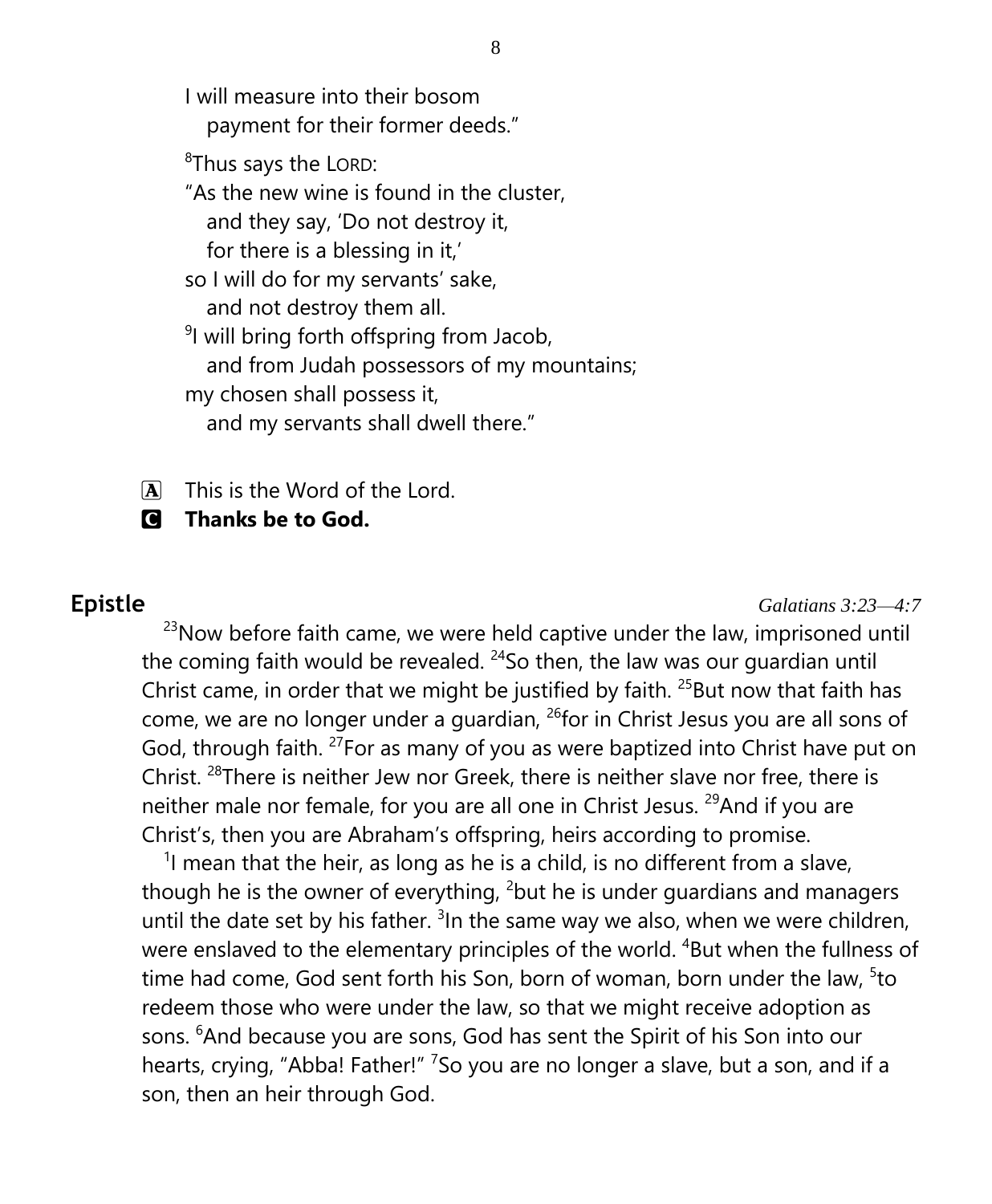$\overline{A}$  This is the Word of the Lord.

C **Thanks be to God.**

*Stand*

#### **Alleluia and Verse**



 $\mathbf{P}$  The Holy Gospel according to St. Luke, the eighth chapter.

#### **G** Glory to You, O Lord.

 $26$ Then they sailed to the country of the Gerasenes, which is opposite Galilee.  $27$ When Jesus had stepped out on land, there met him a man from the city who had demons. For a long time he had worn no clothes, and he had not lived in a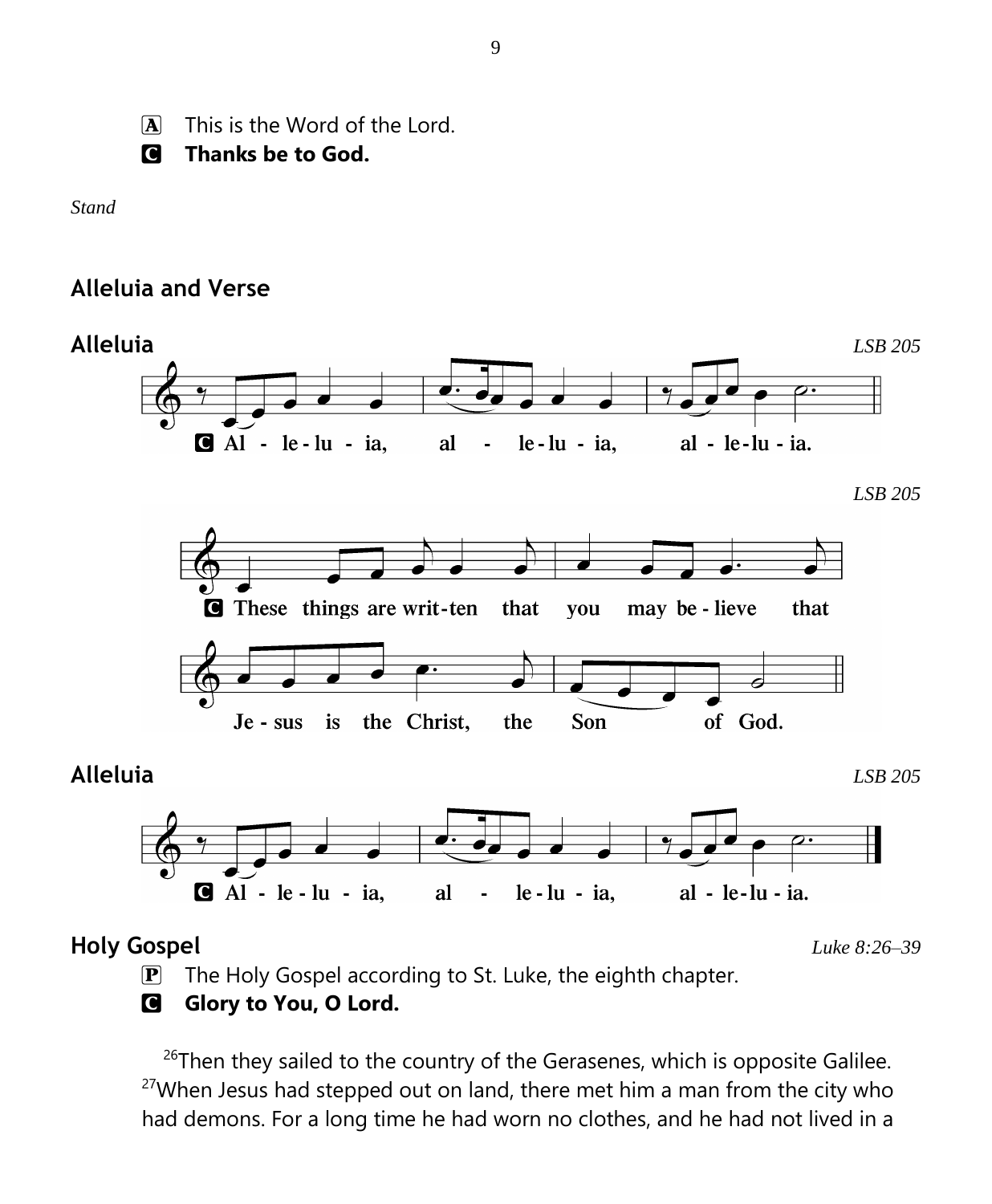house but among the tombs. <sup>28</sup>When he saw Jesus, he cried out and fell down before him and said with a loud voice, "What have you to do with me, Jesus, Son of the Most High God? I beg you, do not torment me." <sup>29</sup>For he had commanded the unclean spirit to come out of the man. (For many a time it had seized him. He was kept under guard and bound with chains and shackles, but he would break the bonds and be driven by the demon into the desert.)  $30$  Jesus then asked him, "What is your name?" And he said, "Legion," for many demons had entered him.  $31$ And they begged him not to command them to depart into the abyss.  $32$ Now a large herd of pigs was feeding there on the hillside, and they begged him to let them enter these. So he gave them permission.  $33$ Then the demons came out of the man and entered the pigs, and the herd rushed down the steep bank into the lake and were drowned.

 $34$ When the herdsmen saw what had happened, they fled and told it in the city and in the country. <sup>35</sup>Then people went out to see what had happened, and they came to Jesus and found the man from whom the demons had gone, sitting at the feet of Jesus, clothed and in his right mind, and they were afraid.  $36$ And those who had seen it told them how the demon-possessed man had been healed.  $37$ Then all the people of the surrounding country of the Gerasenes asked him to depart from them, for they were seized with great fear. So he got into the boat and returned. <sup>38</sup>The man from whom the demons had gone begged that he might be with him, but Jesus sent him away, saying, <sup>39</sup> Return to your home, and declare how much God has done for you." And he went away, proclaiming throughout the whole city how much Jesus had done for him.

- $\boxed{\mathbf{P}}$  This is the Gospel of the Lord.
- C **Praise to You, O Christ.**

#### **Nicene Creed**

C **I believe in one God,**

 **the Father Almighty, maker of heaven and earth and of all things visible and invisible.**

**And in one Lord Jesus Christ, the only-begotten Son of God, begotten of His Father before all worlds,**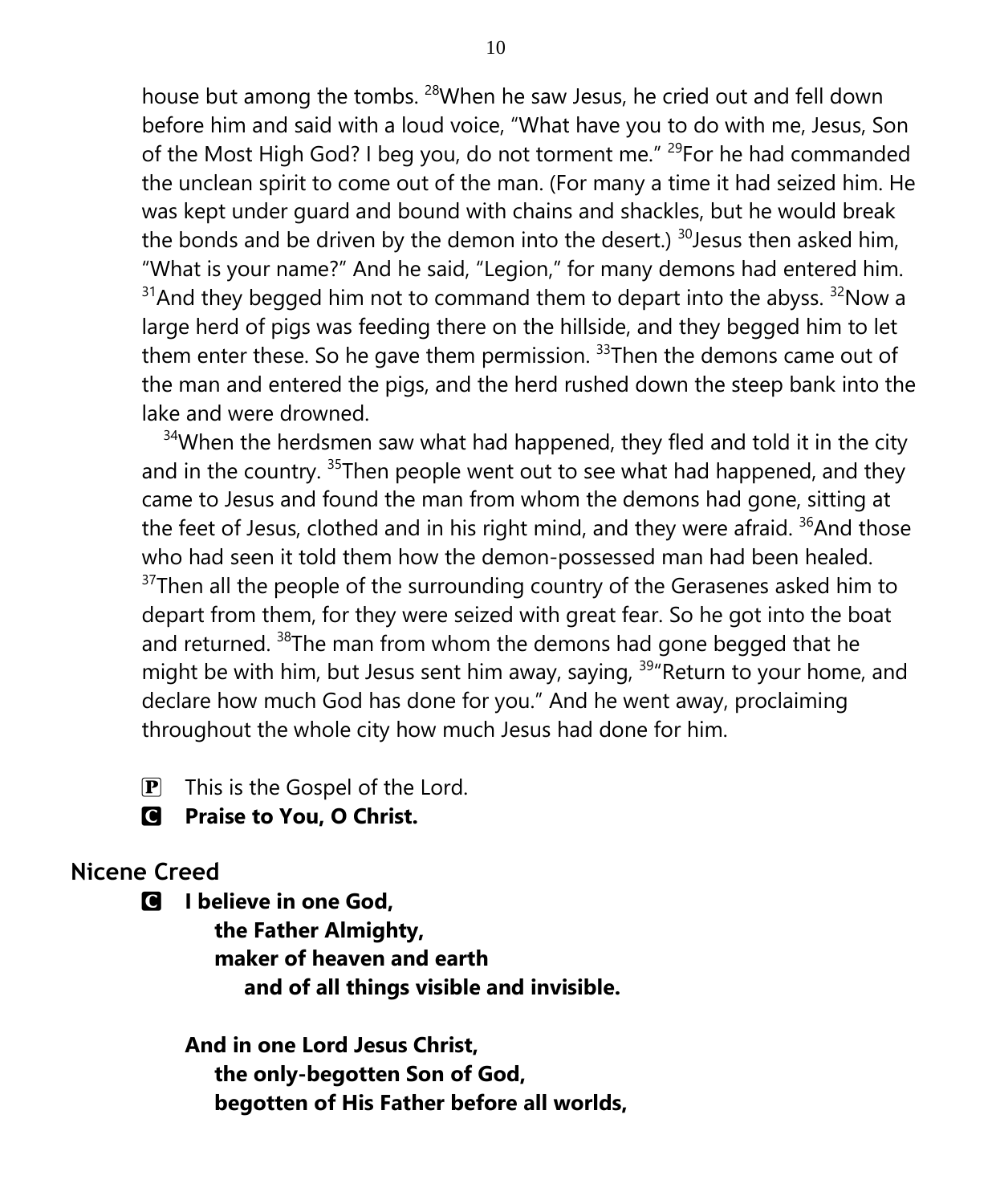**God of God, Light of Light, very God of very God, begotten, not made, being of one substance with the Father, by whom all things were made; who for us men and for our salvation came down from heaven and was incarnate by the Holy Spirit of the virgin Mary and was made man; and was crucified also for us under Pontius Pilate. He suffered and was buried. And the third day He rose again according to the Scriptures and ascended into heaven and sits at the right hand of the Father. And He will come again with glory to judge both the living and the dead, whose kingdom will have no end. And I believe in the Holy Spirit, the Lord and giver of life, who proceeds from the Father and the Son, who with the Father and the Son together is worshiped and glorified,**

 **who spoke by the prophets.**

 **And I believe in one holy Christian and apostolic Church,**

 **I acknowledge one Baptism for the remission of sins,**

 **and I look for the resurrection of the dead**

and the life  $\div$  of the world to come. Amen.

*Sit* **Hymn of the Day 849 Praise the One Who Breaks the Darkness**

| Sermon | "Jesus Destroys the Destroyer" | Luke 8:26-39 |
|--------|--------------------------------|--------------|
|--------|--------------------------------|--------------|

*Stand*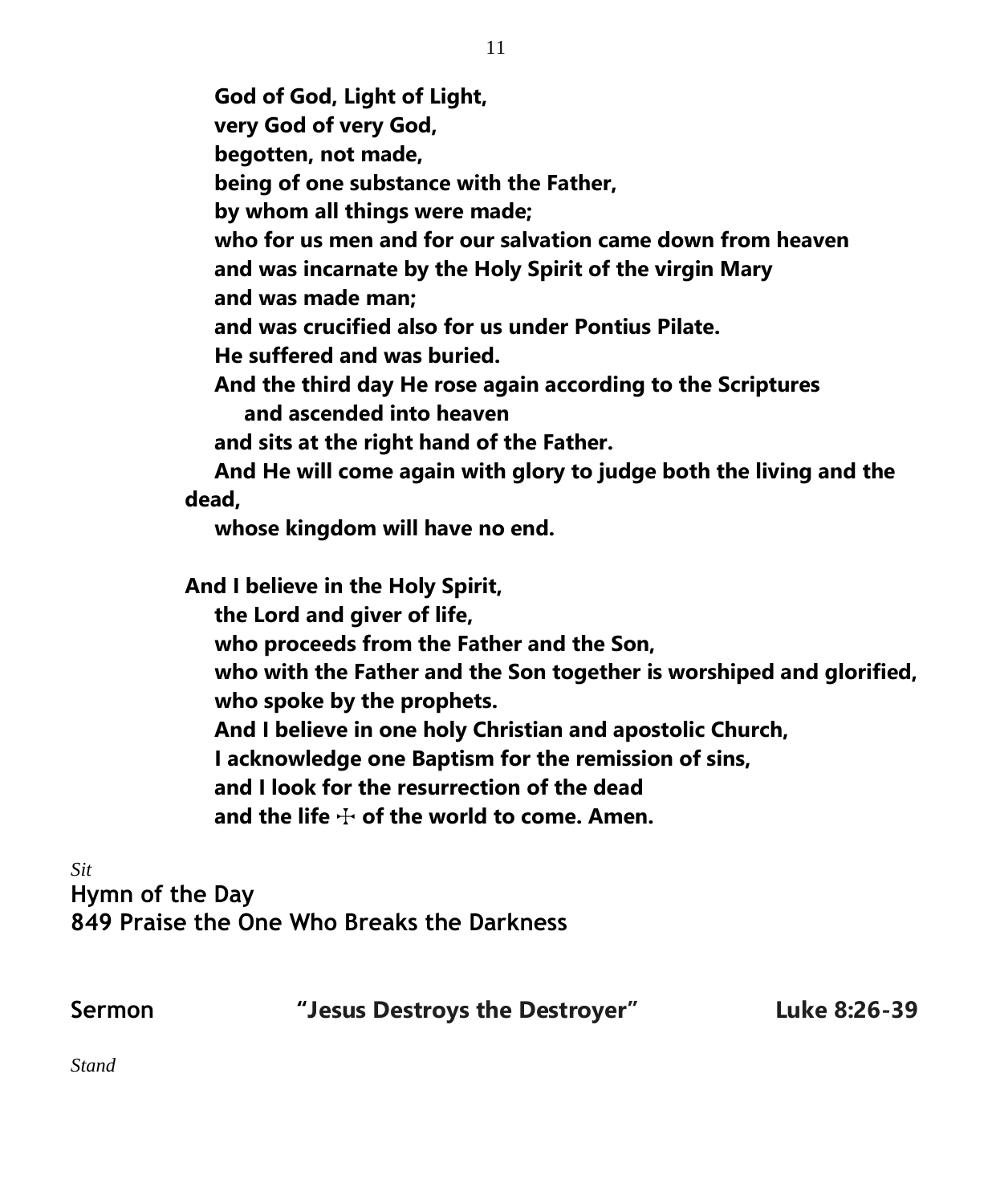## **Prayer of the Church**

- $\mathbf{P}$  Lord in your mercy.
- C **Hear our Prayer.**
- *Sit*
- **Offering**

# **Service of the Sacrament**

*Stand*

## **Preface** *LSB 208*

- $\overline{P}$  The Lord be with you.
- C **And also with you.**
- $\mathbf{P}$  Lift up your hearts.
- C **We lift them to the Lord.**
- $\mathbf{P}$  Let us give thanks to the Lord our God.
- C **It is right to give Him thanks and praise.**
- $\mathbf{P}$  It is truly good, right, and salutary that we should at all times and in all places give thanks to You, O Lord, holy Father, almighty and everlasting God, for the countless blessings You so freely bestow on us and all creation. Above all, we give thanks for Your boundless love shown to us when You sent Your only-begotten Son, Jesus Christ, into our flesh and laid on Him our sin, giving Him into death that we might not die eternally. Because He is now risen from the dead and lives and reigns to all eternity, all who believe in Him will overcome sin and death and will rise again to new life. Therefore with angels and archangels and with all the company of heaven we laud and magnify Your glorious name, evermore praising You and saying: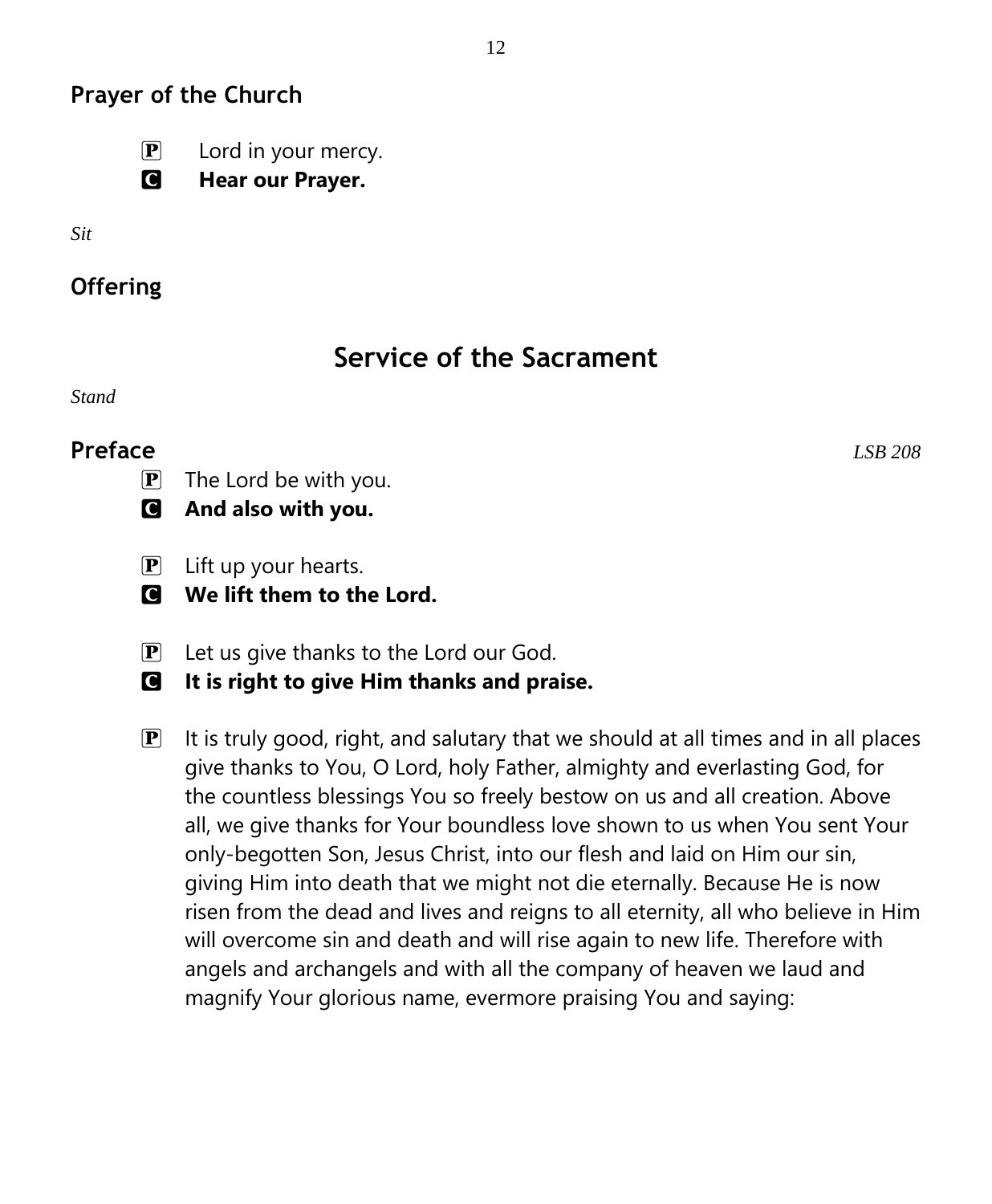

## **Prayer of Thanksgiving**

P Blessed are You, O Lord our God, king of all creation, for You have had mercy on us and given Your only-begotten Son that whoever believes in Him should not perish but have eternal life.

In Your righteous judgment You condemned the sin of Adam and Eve, who ate the forbidden fruit, and You justly barred them and all their children from the tree of life. Yet, in Your great mercy, You promised salvation by a second Adam, Your Son, Jesus Christ, our Lord, and made His cross a life-giving tree for all who trust in Him.

We give You thanks for the redemption You have prepared for us through Jesus Christ. Grant us Your Holy Spirit that we may faithfully eat and drink of the fruits of His cross and receive the blessings of forgiveness, life, and salvation that come to us in His body and blood.

Hear us as we pray in His name and as He has taught us:

13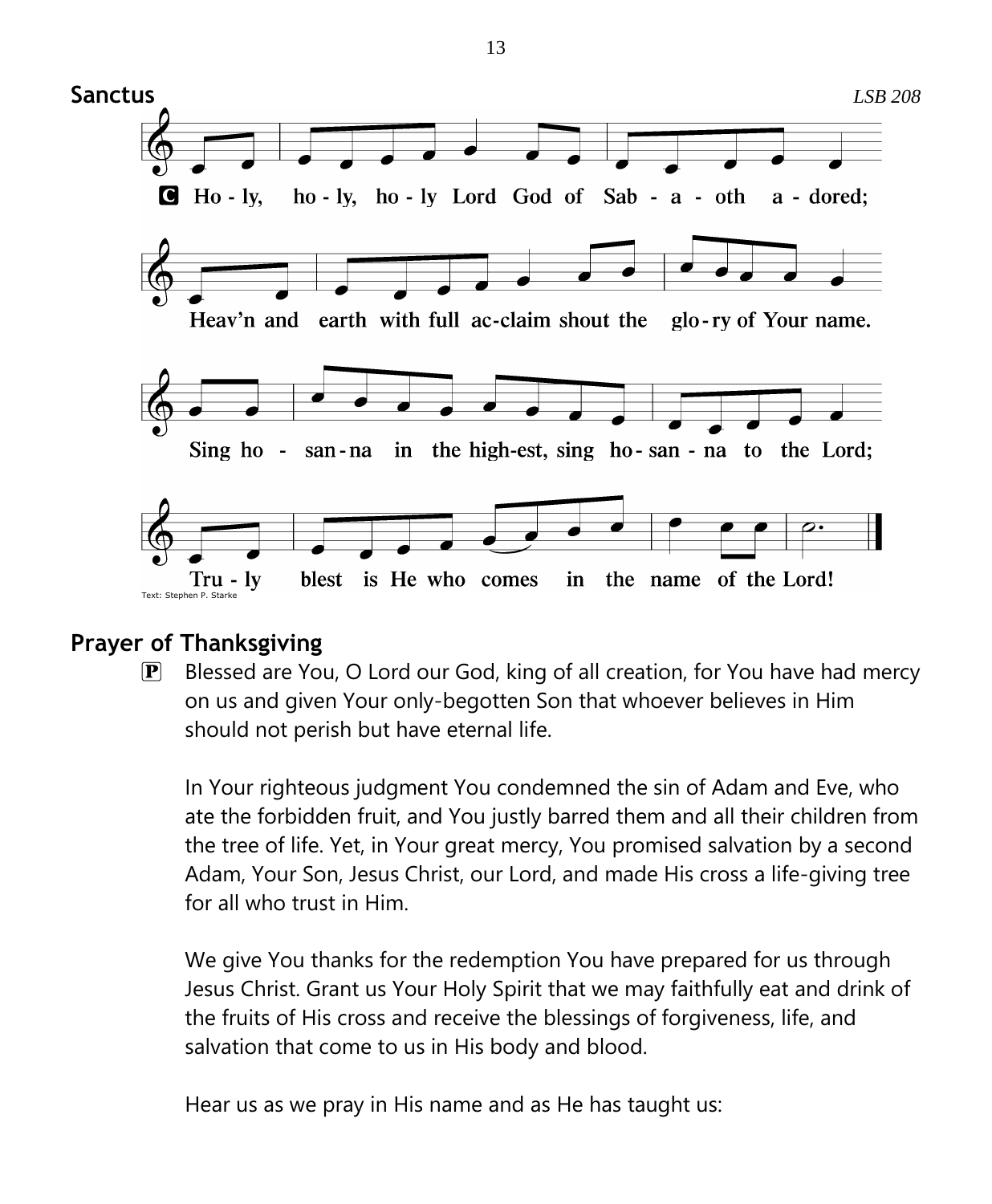**Lord's Prayer**

C **Our Father who art in heaven, hallowed be Thy name, Thy kingdom come, Thy will be done on earth as it is in heaven; give us this day our daily bread; and forgive us our trespasses as we forgive those who trespass against us; and lead us not into temptation, but deliver us from evil. For Thine is the kingdom and the power and the glory forever and ever. Amen.**

## **The Words of Our Lord**

 $\mathbf{P}$  Our Lord Jesus Christ, on the night when He was betrayed, took bread, and when He had given thanks, He broke it and gave it to the disciples and said: "Take, eat; this is My  $\pm$  body, which is given for you. This do in remembrance of Me."

In the same way also He took the cup after supper, and when He had given thanks, He gave it to them, saying: "Drink of it, all of you; this cup is the new testament in My  $\pm$  blood, which is shed for you for the forgiveness of sins. This do, as often as you drink it, in remembrance of Me."

## **Pax Domini**

- $\mathbf{P}$  The peace of the Lord be with you always.
- C **Amen.**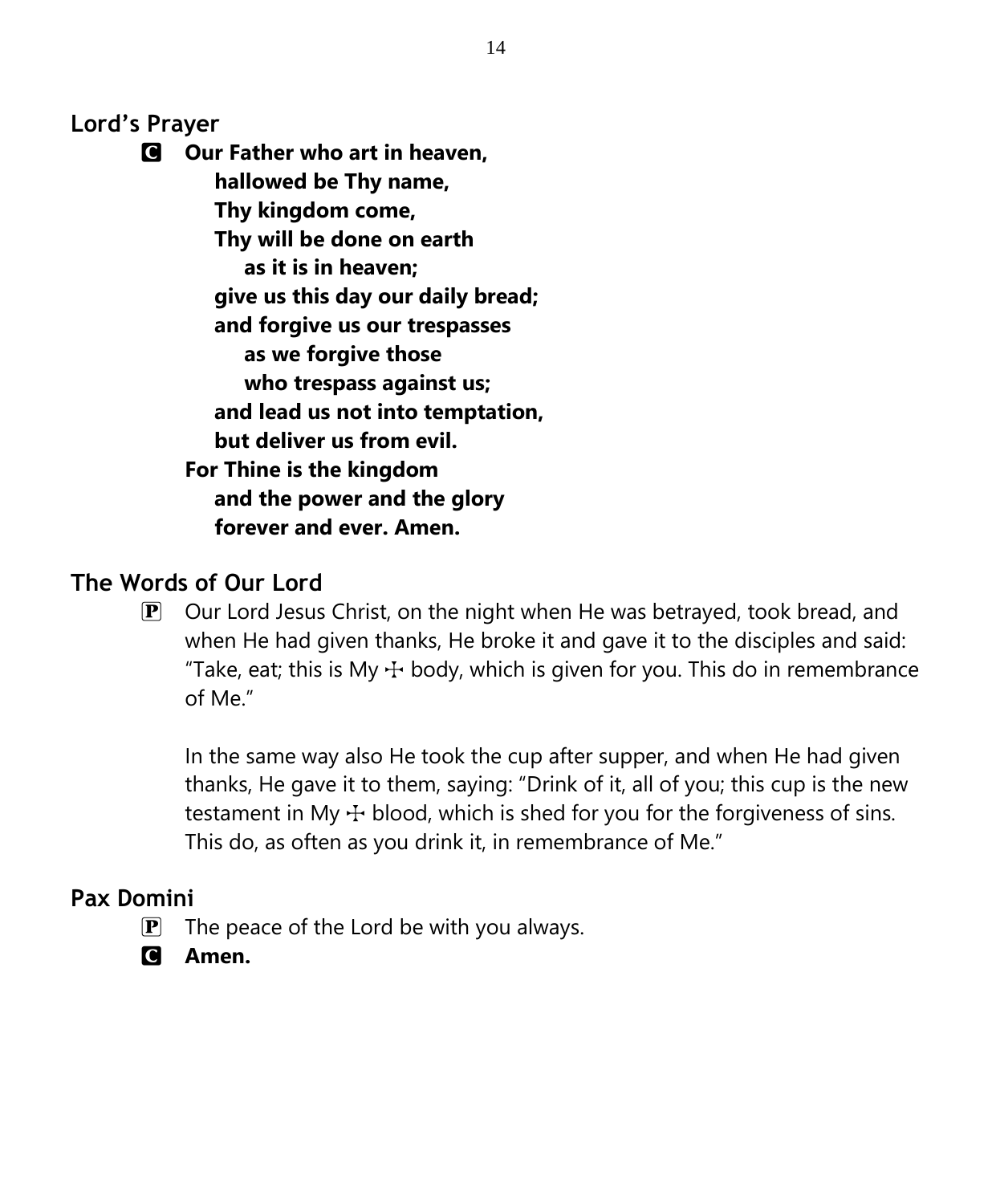

*Sit*

## **Distribution**

*The pastor and those who assist him receive the body and blood of Christ first and then distribute them to those who come to receive, saying:*

Take, eat; this is the true body of our Lord and Savior Jesus Christ, given into death for your sins.

**Amen.**

Take, drink; this is the true blood of our Lord and Savior Jesus Christ, shed for the forgiveness of your sins. **Amen.**

*In dismissing the communicants, the following is said:*

15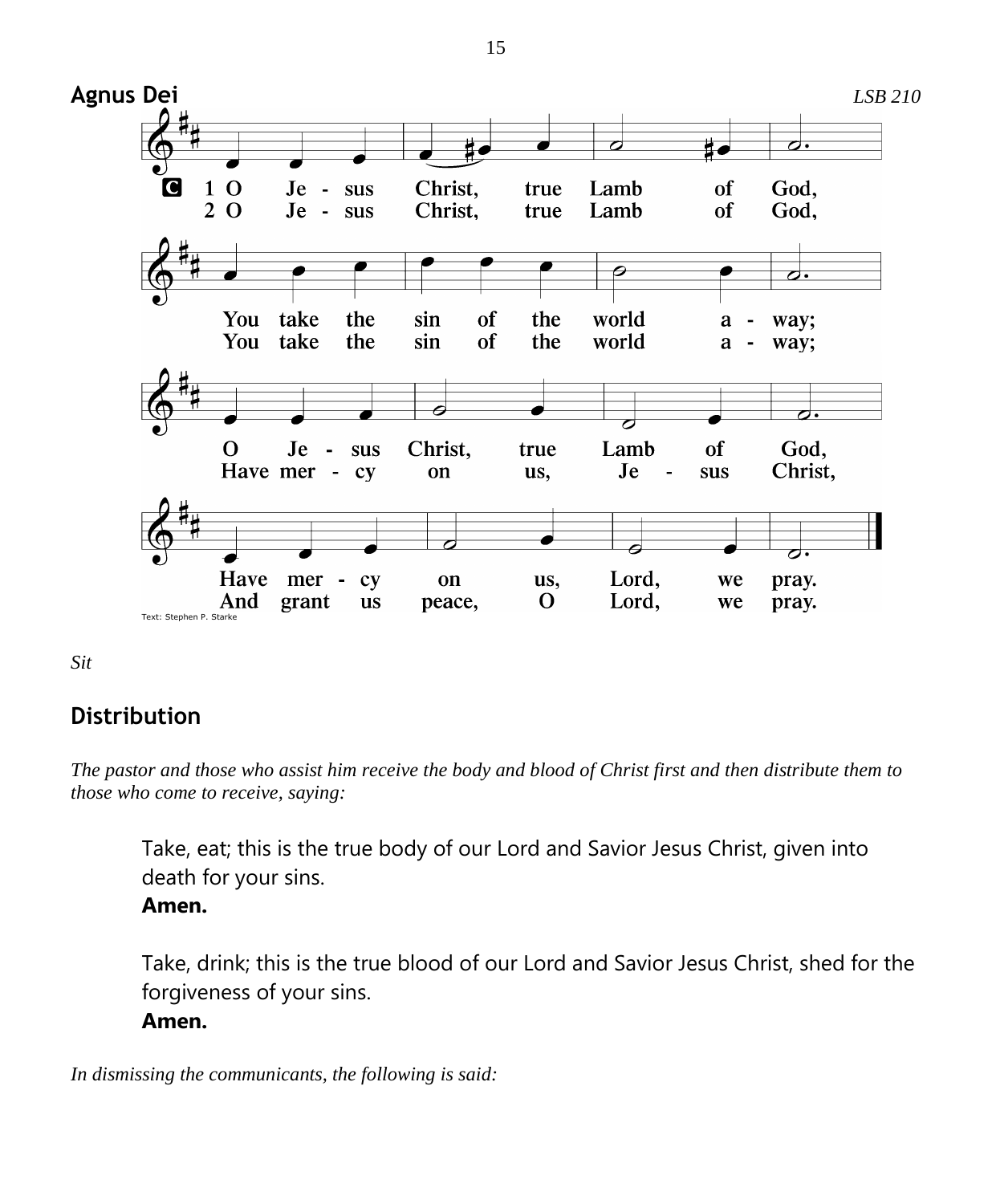#### **The Dismissal**

- $\mathbf{P}$  The body and blood of our Lord Jesus Christ strengthen and preserve you in body and soul to life everlasting. Depart  $\pm$  in peace.
- C **Amen.**

## **Distribution Hymns**

```
846 Your Hand, O Lord, in Days of Old
623 Lord Jesus Christ, We Humbly Pray
594 God's Own Child, I Gladly Say It
653 In Christ There Is No East or West
```
*Stand*

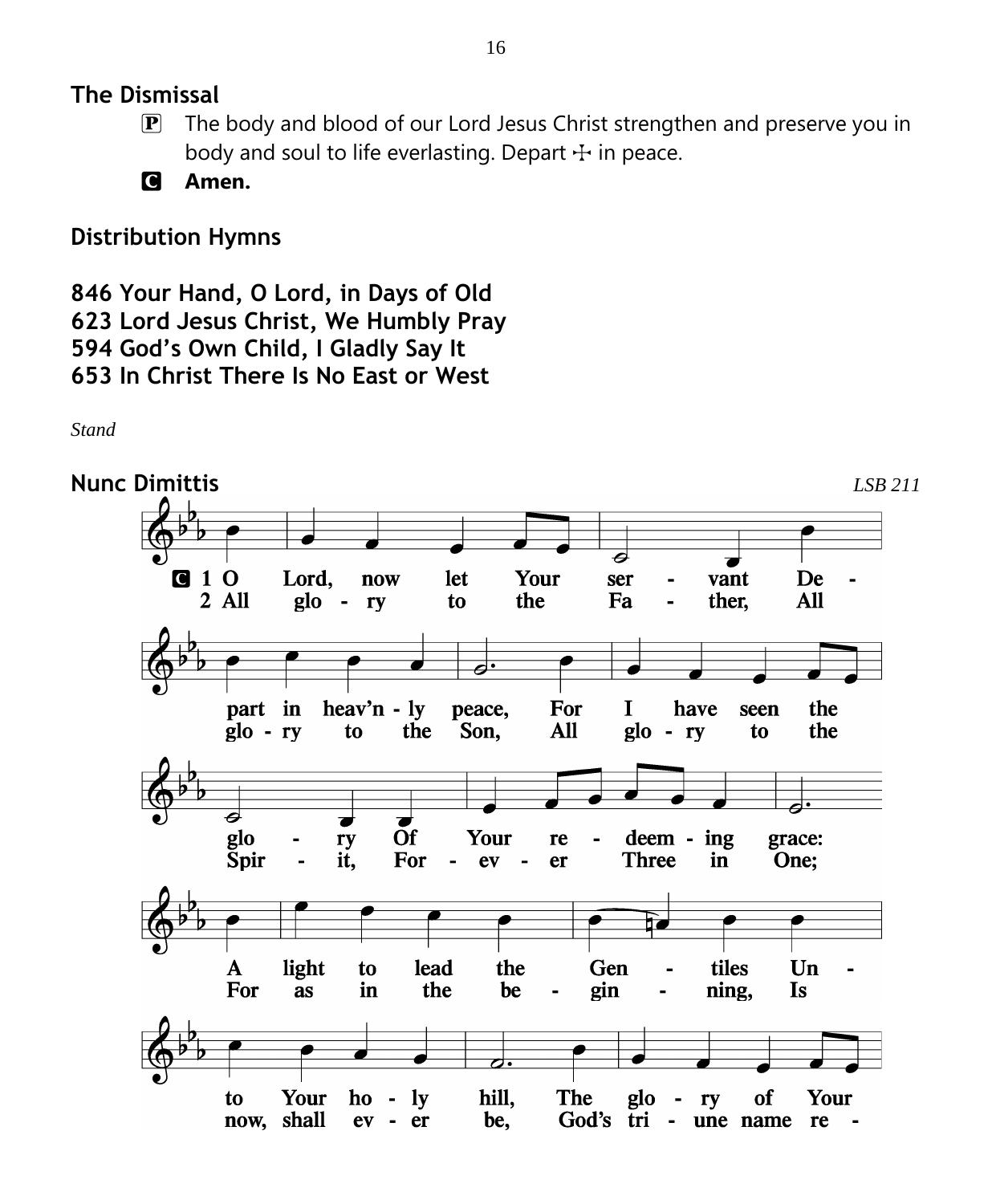

#### **Post-Communion Collect**

 $\mathbf{A}$  Let us pray.

Gracious God, our heavenly Father, You have given us a foretaste of the feast to come in the Holy Supper of Your Son's body and blood. Keep us firm in the true faith throughout our days of pilgrimage that, on the day of His coming, we may, together with all Your saints, celebrate the marriage feast of the Lamb in His kingdom which has no end; through Jesus Christ, Your Son, our Lord, who lives and reigns with You and the Holy Spirit, one God, now and forever.

C **Amen.**

#### **Benedicamus** *LSB 212*

A Let us bless the Lord.

C **Thanks be to God.**

## **Benediction**

 $\mathbf{P}$  The Lord bless you and keep you.

The Lord make His face shine on you and be gracious to you. The Lord look upon you with favor and  $\pm$  give you peace.

C **Amen.**

## **Hymn to Depart**

# **601 All Who Believe and Are Baptized**

## **Acknowledgments**

Unless otherwise indicated, Scripture quotations are from the ESV® Bible (The Holy Bible, English Standard Version®), copyright © 2001 by Crossway, a publishing ministry of Good News Publishers. Used by permission. All rights reserved.

Created by Lutheran Service Builder © 2022 Concordia Publishing House.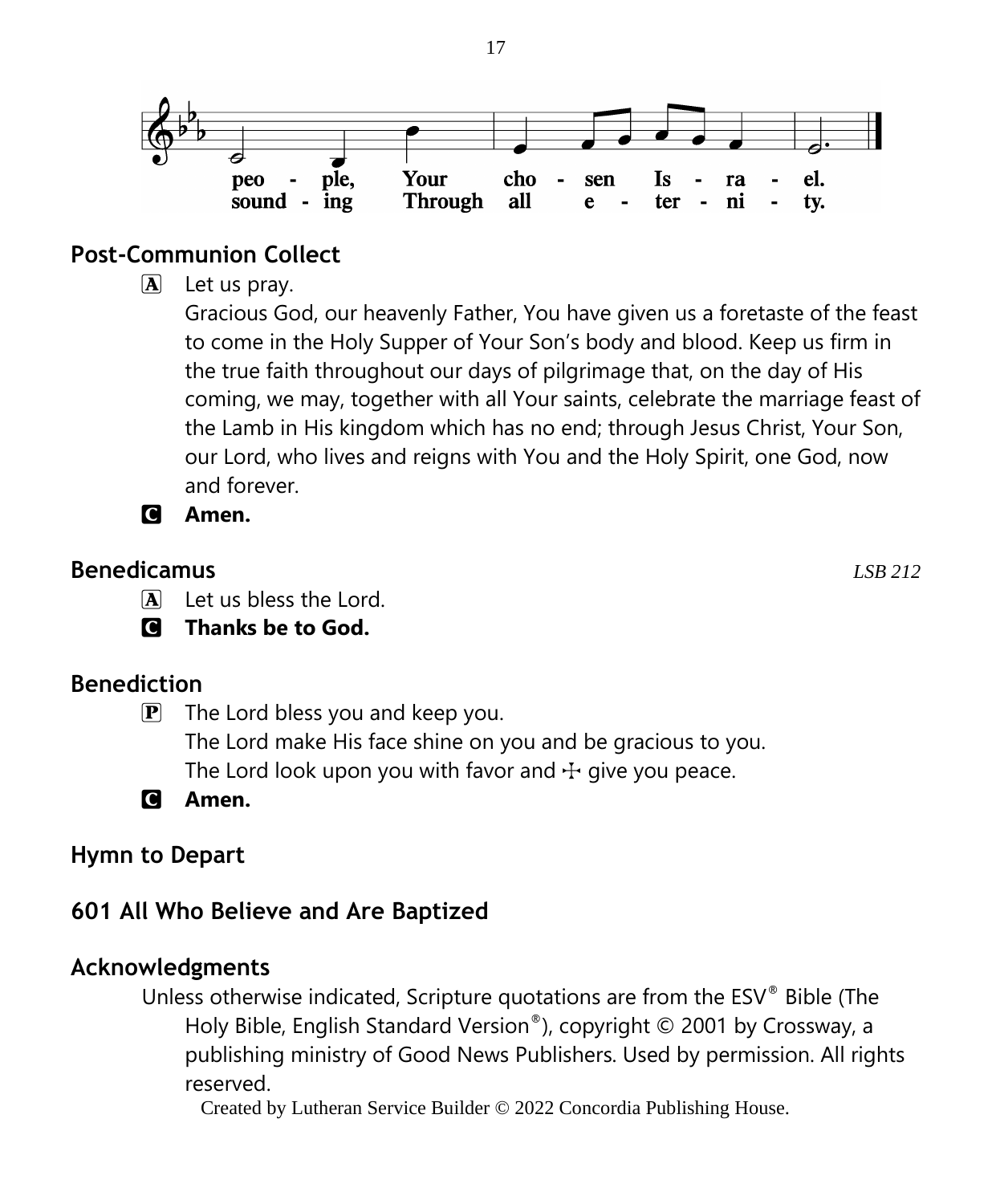## **Those Suffering from Illness or Other Trials:**



*Exigent prayers* **Bruce Grinager - Nikki Fielitz – Lynda Wulfekuhler** (daughter of Ann Fogarty)

#### *On-going prayers*

**Wayne Davis** (friend of JoAnn Dusky) - **Tiffany Gentry** (daughter of Gary and Joanne Myer) **- Marietta Mitchell – Betty Miller - Caleb Alger** (Grandson of Charles and Pat Short) **-Ross Howe** (husband of Ms. Celeste, Academy Staff) **-Dale Klug** (Neighbor of Bruce Grinager) **-Allison Schlemmer** (Granddaughter of Bob and Vicki Schwermann) **-JoAnn Dusky - Emma Samuel** -**Greg Sorrento** (Cousin of Dennis and Elaine Olson) **-Betty Ruecker - Nancy Stewart** - **MaryAnne Swagger -Larry Campbell** (brother-in-law Carol and Tom Dennis) **- Wayne Reichley -Laurie Luckemeyer -Bob Brahmst -Kathy Poshepny - -Renee O'Brien**  (niece of Bruce Grinager)

#### *Bereavement*

**Prayers for the family of Alex Staton** (nephew of Walt and Linda Wismar) **Prayers for the family of Don Stroot** (husband of Betty Stroot)

#### *Our Homebound Members:*

Don & Maribeth Nardinelli, Wanda Wagner, Mavis Thurber, Betty Ruecker, Pat Short, Shirley Fredrickson, Dorothy Lemons, Eric Jarvinen, MaryAnne Swagger

#### *Serving in Our Military:*

**John Wallick** (Grandson of Lance and Connie Wallick) **Jack Carsley and Ted Carsley** (grandsons of Georgiann Carsley) **Nathan Dove Samuel David Hull Kara Lunsford Jacob Apodaca** (son of Tom & Linda Apodaca and grandson of Lee & Lois Weise)

**Readings for Next Week June 26 1 Kings 19:9b-21; Gal. 5:1, 13-25; Luke 9:51-62**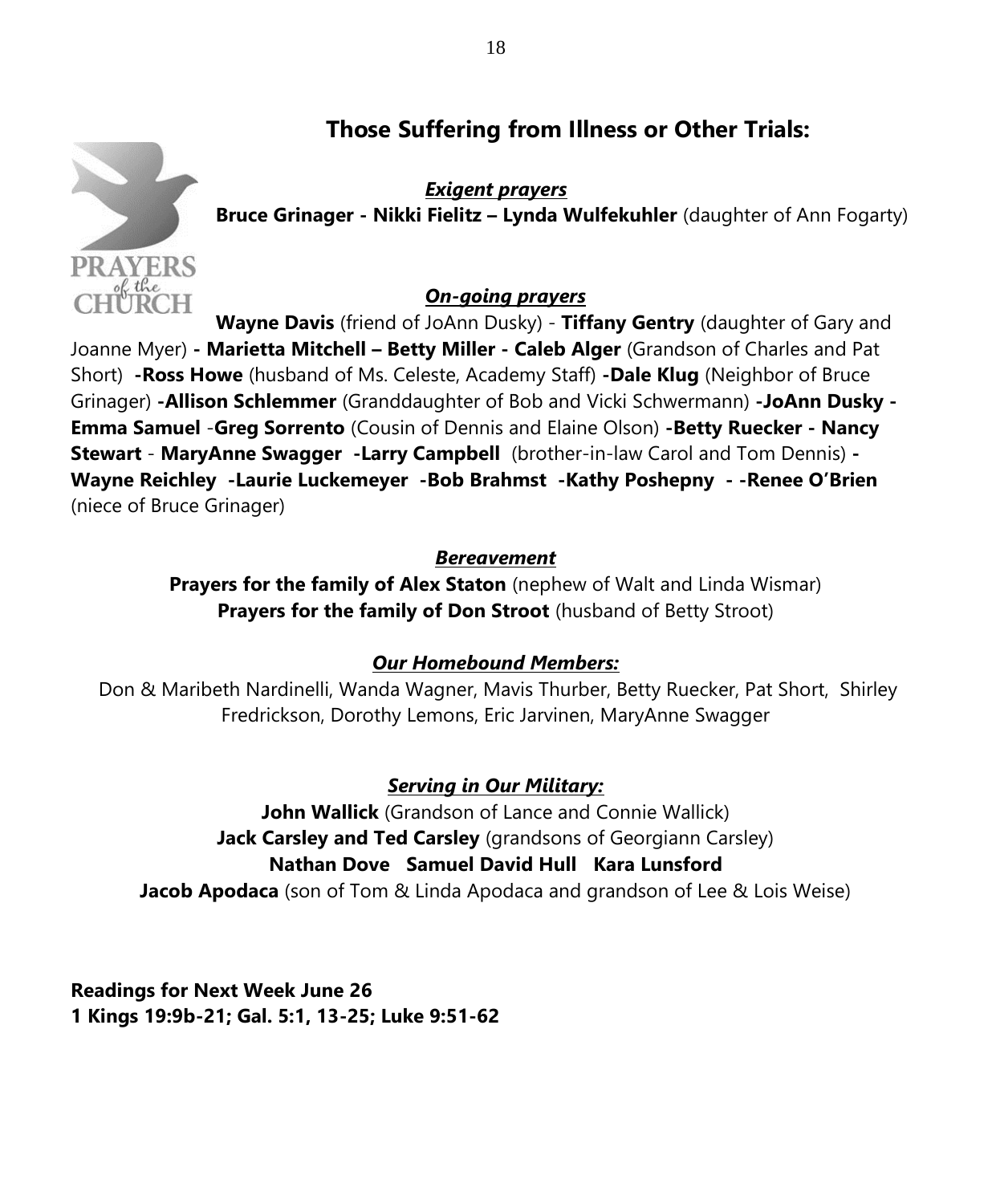# **Holy Cross Chronicles June 19, 2022**

*Attendance for all Services, June 12, 2022 – 138 Giving for the week of June 12, 2022 -Mailed in & in Person offering \$5501.00 Electronic Giving \$1537.55 TOTAL \$7038.55*

#### **Sunday 6/19**

*-Divine Service @ 8:00 am with Holy Communion -Bible Study @ 9:30 am with Pastor Meyer in Meyer Hall -Divine Service @ 10:45 am with Holy Communion* **Monday 6/20** *-Women's Bible Study with Deaconess Pamela-On Summer Recess* **Tuesday 6/21** *- Life Light Women's Bible Study - On recess until September* **Wednesday 6/22** *-Men's Bible Breakfast – 7:00 a.m. at Granite Rock Grill with Pastor Meyer* (studying Job) *-Women's Bible Study with Deaconess Pamela-On Summer Recess -Living Word Bible Study – On Summer Recess until September -No Choir Practice until September 2022* **Thursday 6/23** *- Doulos Study @ 9 a.m. with Pastor Froh On recess until September 2022*

## *BIRTHDAYS 6/20 Wyatt Yates June 25 Daisy Davis*

## *ANNIVERSARIES 6/19 Chris & Michelle Smith 6/19 Gary & Gundi Bechthold 6/22 Gary & Allison Yee 6/25 Charles & Jan Froh 6/25 Lance & Connie Wallick*

VACATION: Rev. Charles and Jan Froh are on vacation and will return July  $17<sup>th</sup>$ . For Pastoral care contact: Rev. John-Paul Meyer at 916-960-3543**,** or Deaconess @HolyCrossRocklin.org

# *ACADEMY HAPPENING!*

June 24 Snowie King Visits July 4<sup>th</sup> and 5<sup>th</sup> Academy Closed